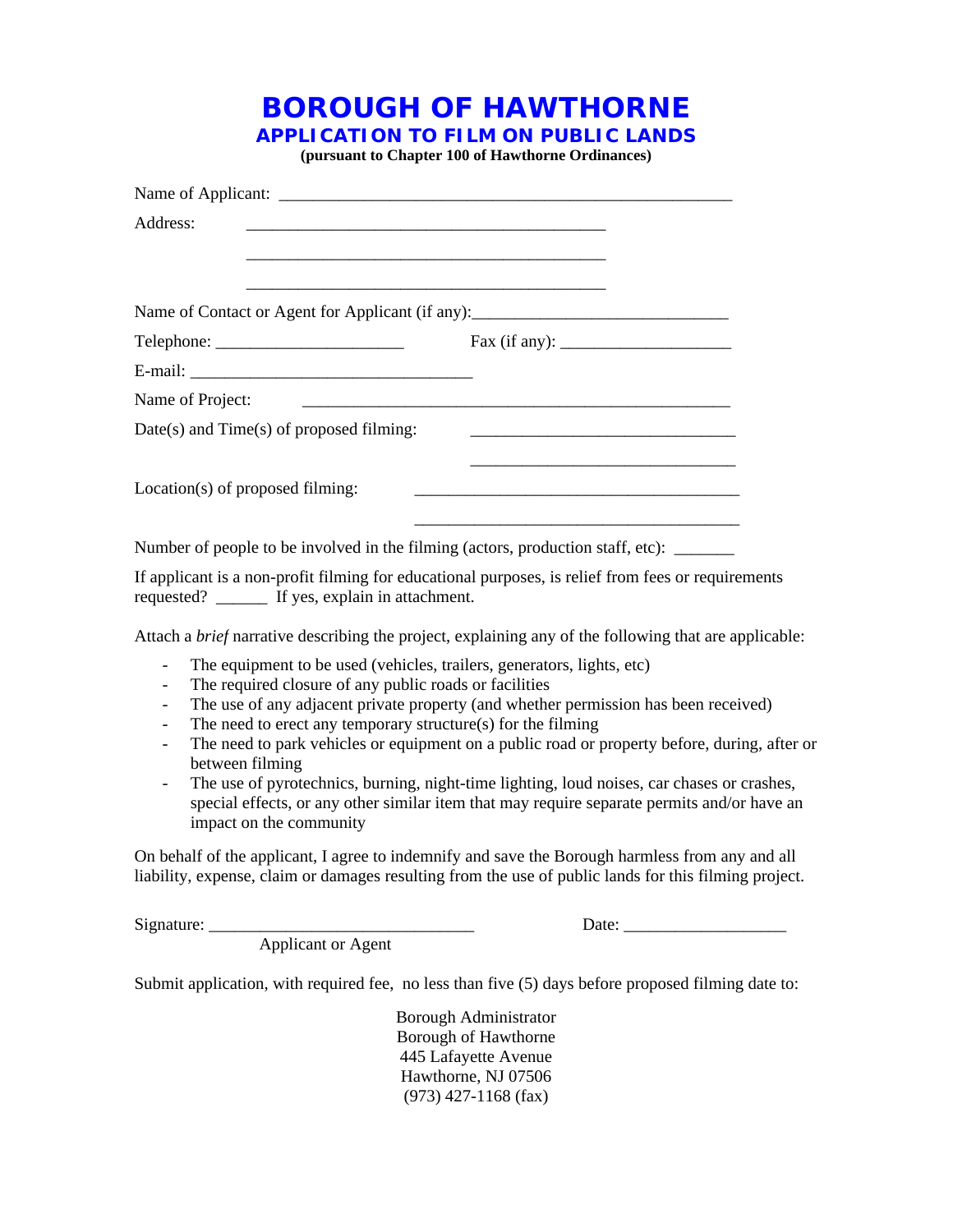## **BOROUGH OF HAWTHORNE, NEW JERSEY FEES & REQUIREMENTS FOR FILMING ON PUBLIC LANDS**

"Filming" includes the taking of still or motion pictures either on film or videotape or similar recording medium, for commercial or educational purposes intended for viewing on television, in theatres or for institutional uses, but excluding the filming of news stories.

"Public Lands" includes all public streets and property under the control of the Borough, as well as that owned by either the State of New Jersey or the County of Passaic.

Requirements (summary only; see Chapter 100 of Hawthorne Ordinances for complete recitation of requirements):

- A permit issued by the Borough Administrator (see attached side for application form)
- No permit shall be for a period in excess of five (5) days. Should inclement weather prevent filming the Borough Administrator may issue a new permit on another date with no additional fee.
- Filming in residential zones shall be permitted Monday through Friday between the hours of 8:00 am and 7:00 pm or sunset, whichever occurs sooner.
- Proof of insurance (\$500,000 individual and \$1,000,000 aggregate bodily injury, and \$300,000 property damage)
- Indemnification of Borough (on application form)
- Posting of a cash bond of \$500 or a maintenance bond of \$1,000
- Hiring of off-duty Hawthorne police as determined necessary by the Chief in order to protect the public safety
- Minimization of interference with the passage of pedestrians and traffic, and the inconvenience or discomfort to adjoining property owners

Fees (checks payable to "Borough of Hawthorne"; must accompany application):

| \$<br>75.00 | <b>Basic Filming Permit</b>                                  |
|-------------|--------------------------------------------------------------|
| 500.00      | Daily Filming Fee (in addition to basic fee)                 |
| 25.00       | Filming Permit for non-profit applicants filming for         |
|             | educational purposes (no daily fee)                          |
| 1,000.00    | Additional fee for filming in public buildings, public parks |
|             | or other public facilities (no charge for non-profit)        |

The Borough Administrator may waive or modify any of the above requirements or fees where the applicant is a non-profit enterprise or group and where, in his discretion, he determines that the imposition of one or more requirements would be a hardship to the applicant and the public interest can be protected despite such waiver. A request for such relief should be included with the application, including an explanation of the hardship.

*Any person aggrieved by a decision of the Borough Administrator in denying or revoking a permit, or in granting relief from requirements may appeal such decision to the Borough Council.*